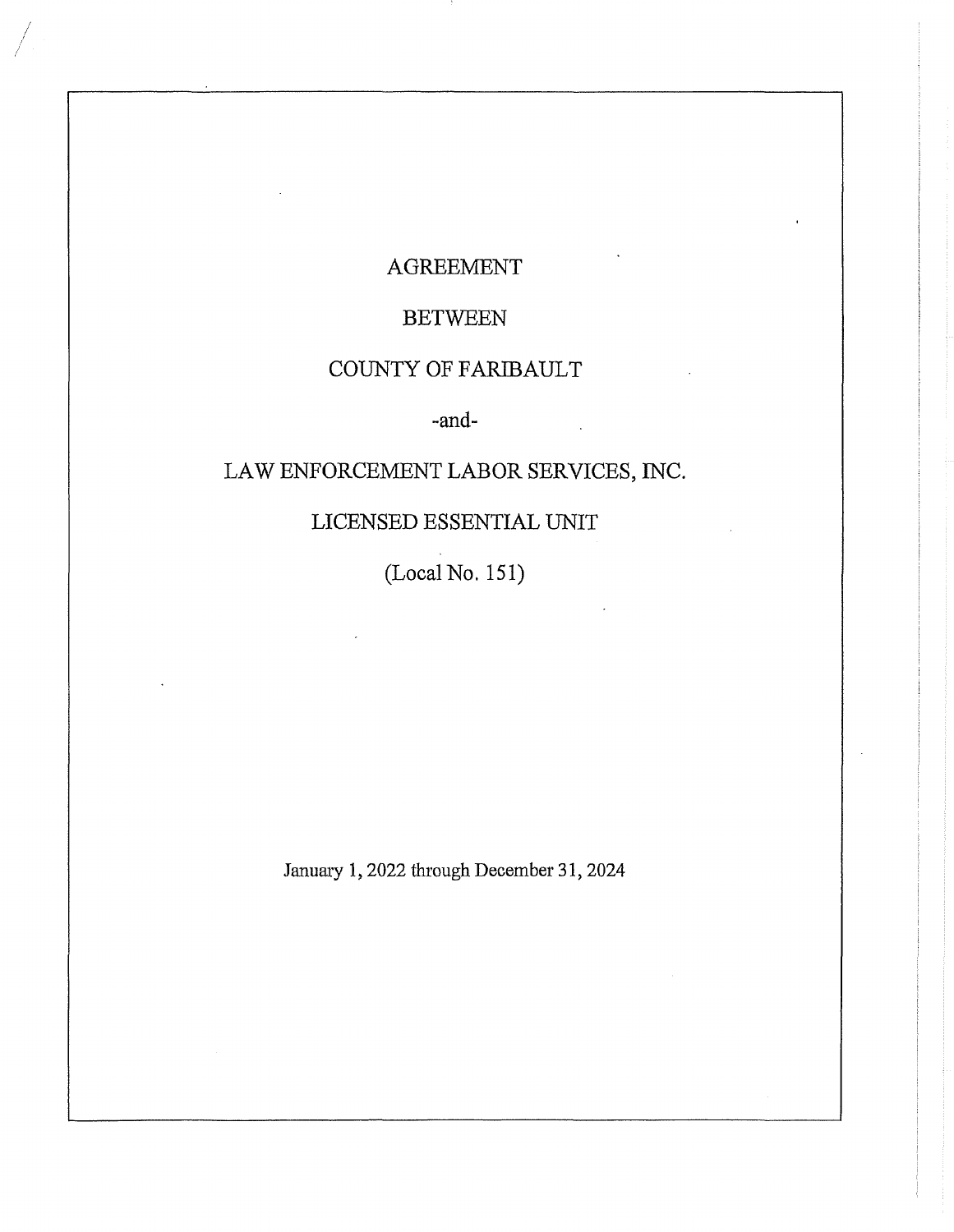## TABLE OF CONTENTS

 $\bar{\mathbf{r}}$ 

| <b>ARTICLE 1.</b>  |                                               |  |
|--------------------|-----------------------------------------------|--|
| <b>ARTICLE 2.</b>  |                                               |  |
| ARTICLE 3.         |                                               |  |
| <b>ARTICLE 4.</b>  |                                               |  |
| ARTICLE 5.         |                                               |  |
| ARTICLE 6.         |                                               |  |
| ARTICLE 7.         |                                               |  |
| <b>ARTICLE 8.</b>  |                                               |  |
| ARTICLE 9.         |                                               |  |
| ARTICLE 10.        |                                               |  |
| ARTICLE 11.        |                                               |  |
| ARTICLE 12.        |                                               |  |
| ARTICLE 13.        |                                               |  |
| <b>ARTICLE 14.</b> |                                               |  |
| ARTICLE 15.        |                                               |  |
| <b>ARTICLE 16.</b> |                                               |  |
| <b>ARTICLE 17.</b> |                                               |  |
| <b>ARTICLE 18.</b> |                                               |  |
| ARTICLE 19.        |                                               |  |
| ARTICLE 20.        |                                               |  |
| ARTICLE 21.        |                                               |  |
| ARTICLE 22.        |                                               |  |
| ARTICLE 23.        |                                               |  |
| <b>ARTICLE 24.</b> |                                               |  |
| ARTICLE 25.        |                                               |  |
| ARTICLE 26.        |                                               |  |
| ARTICLE 27.        | COMPLETE AGREEMENT AND WAIVER OF BARGAINING15 |  |
|                    |                                               |  |
|                    |                                               |  |
|                    |                                               |  |

 $\bar{\phantom{a}}$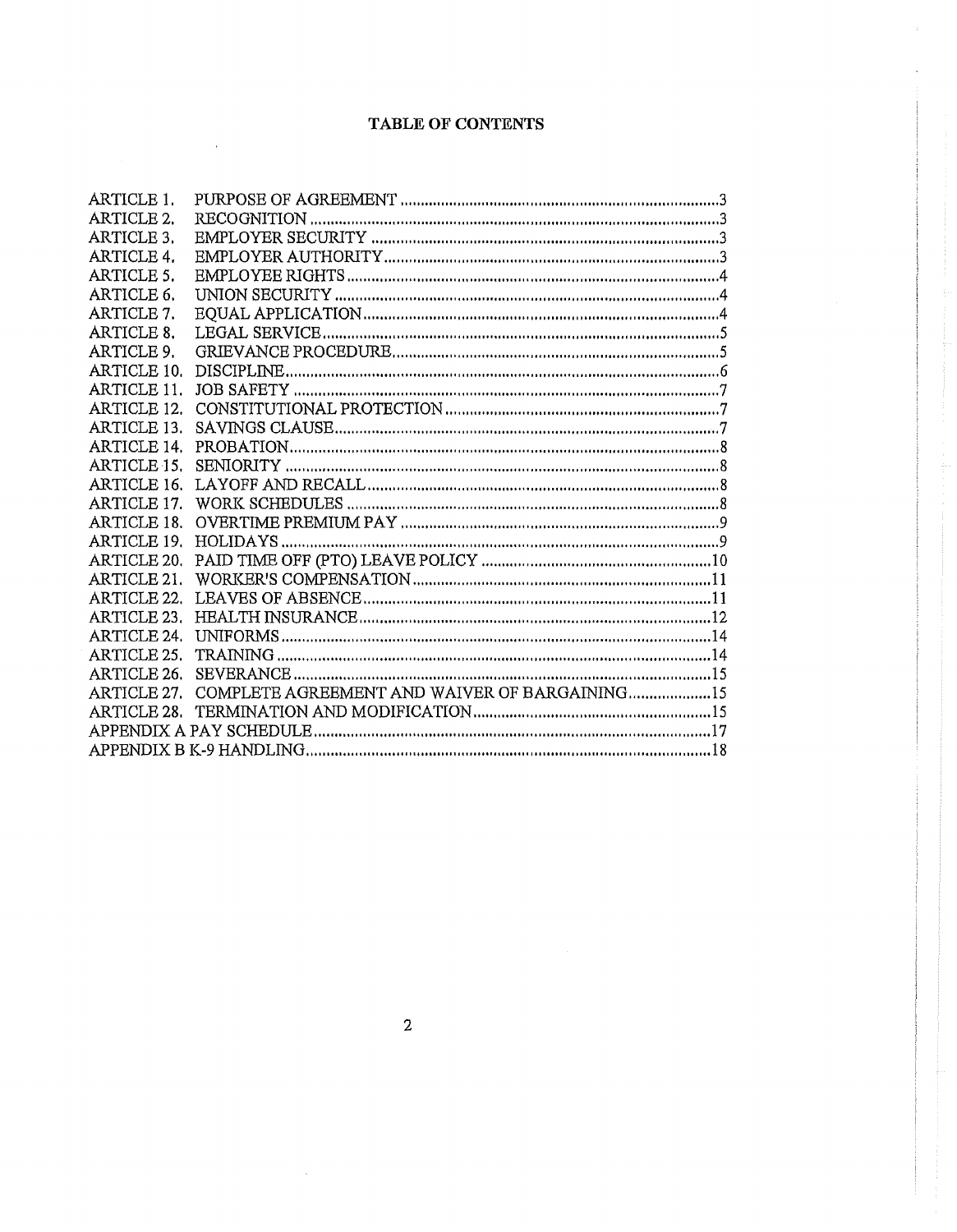### ARTICLE 1. PURPOSE OF AGREEMENT

- 1.1 This Agreement has as its purpose the promotion of harmonious relations between the Employer, its employees and the Union; the furtherance of efficient governmental services; the establishment of an equitable and peaceful procedure for the resolution of disputes that may arise without interference 01· disruption of efficient Operation of the Department; and the establishment of a formal understanding relative to all terms and conditions of employment.
- 1.2 For the purposes of this Agreement, the term "Employer" shall be defined as the County of Faribault, the Faribault County Sheriff and their appropriate representatives. Nothing herein shall be construed as negotiated with the Union concerning the identity of the Employer between the County Board and the Sheriff or as abrogating the statutory authority of any of the Employer entities.

#### ARTICLE 2. RECOGNITION

- 2.1 The Employer recognizes the Union as the exclusive representative under Minnesota Statutes Chapter 179A.03, SUBD.8 for all licensed essential employees in the Faribault County Sheriffs Department bargaining unit as identified by the Bureau of Mediation Services, certification of Exclusive Representative, dated November 8, 2001, BMS Case No. 02-PCE-236.
- 2.2 In the event that the Employer and the Union are unable to agree as to the inclusion or exclusion of a new or modified job class, the issue shall be submitted to the Bureau of Mediation Services for determination.

#### ARTICLE 3. EMPLOYER SECURITY

- 3.1 The Union agrees that during the life of this Agreement, the Union will not cause, encourage, participate in, or support a strike, slow down or other interruption of or interference with the normal function of the Employer.
- 3.2 A strike is defined as concerted action in failing to report for duty, the willful absence from one's position, the stoppage of work, slow down, or abstinence in whole or in part from the full, faithful and proper performance of the duties of employment for the purpose of inducing, influencing, or coercing a change in the conditions or compensation or the rights, privileges or obligations of employment.

#### ARTICLE 4. EMPLOYER AUTHORITY

- 4.1 The Employer retains the full and unrestricted right to operate and manage all manpower, facilities, and equipment; to establish functions and programs; set and amend budgets; determine the utilization of technology, to establish and modify organizational structure; to select, direct, and determine the number of personnel; to establish work schedules and to perform any inherent managerial functions not specifically limited by this Agreement.
- 4.2 Any term and condition of employment not specifically limited or modified by this Agreement shall remain solely within the discretion of the Employer to modify, establish, or eliminate.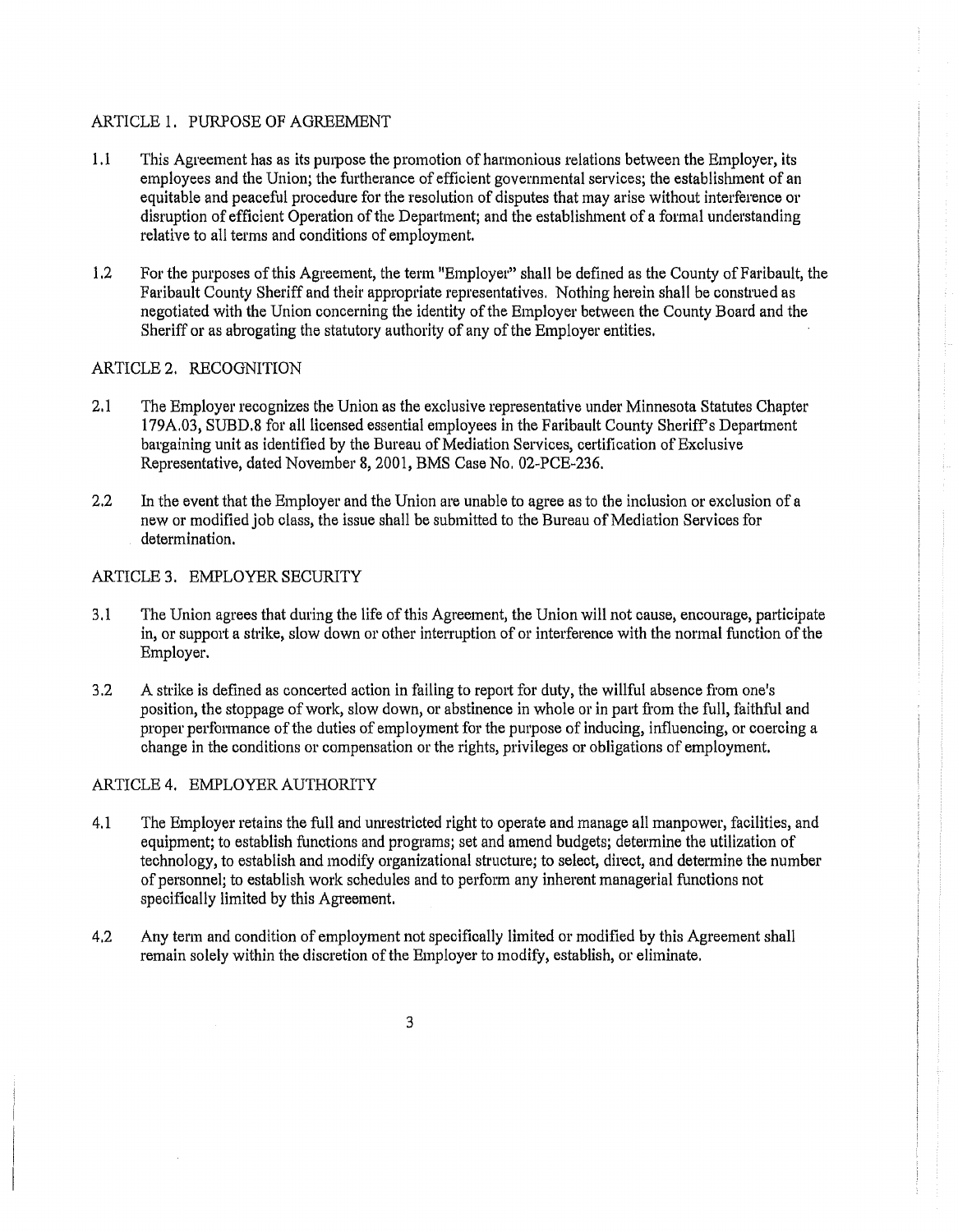### ARTICLE 5. EMPLOYEE RIGHTS

5.1 Nothing contained in this Agreement shall be construed to limit, impair or affect the rights of any employee or his the employee's representative to the expression or communicating of a view, grievance, complaint or opinion on any matter related to the conditions or compensation of public employment on their betterment, so long as the same is not designed to and does not interfere with the full, faithful and proper performance of the duties of employment or circumvent the right of the Union.

### ARTICLE 6. UNION SECURITY

- 6.1 Upon written notice from the Union, the Employer shall deduct from the wages of employees who authorize such a deduction in writing an amount necessary to cover monthly Union dues, or fair share amount authorized by law. The Union shall not be entitled to collect dues or fair share amounts which may have accrued prior to receipt of written notice to the Employer.
- 6.2 The Union may designate employees from the bargaining unit to act as a Steward and alternate and shall inform the Employer in writing of such choice and changes in the position of Steward or alternate.
- 6.3 The Employer shall make space available on the employee bulletin board for posting official Union notices and announcements.
- 6.4 The Union agrees to represent all employees of the Union without discrimination.
- 6.5 It is agreed that the Employer's obligation to provide for dues deduction and/or fair share fee assessment shall continue only for the period of time that such deduction and/or assessments are non-negotiable and required by P.E.L.R.A.
- 6.6 The Employer agrees to allow the Officers and representatives of the bargaining unit reasonable time off and leaves of absence, with prior approval and without pay, for the purpose of conducting Union business when such time will not unduly interfere with the operation of the Department.
- 6.7 The Employer agrees not to enter into any additional agreements with employees, individually or collectively concerning any terms or conditions of employment, which conflict with this Agreement.
- 6.8 The Union agrees to indemnify and hold the Employer harmless against any and all claims, suits, orders or judgments brought or issued against the employer as a result of any action taken by the Employer under the provisions of this Article.

### ARTICLE 7. EQUAL APPLICATION

7.1 The Employer and the Union shall not discriminate against, interfere with, restrain, or coerce an employee from exercising the right to join or not to join the Union or participate in an official capacity on behalf of the Union, which is in accordance with the provisions of this Agreement. The Union shall not discriminate against, interfere with, restrain, or coerce an employee from exercising the right to join the Union and will not discriminate against any employee in the administration of this Agreement because of non-membership in the Union.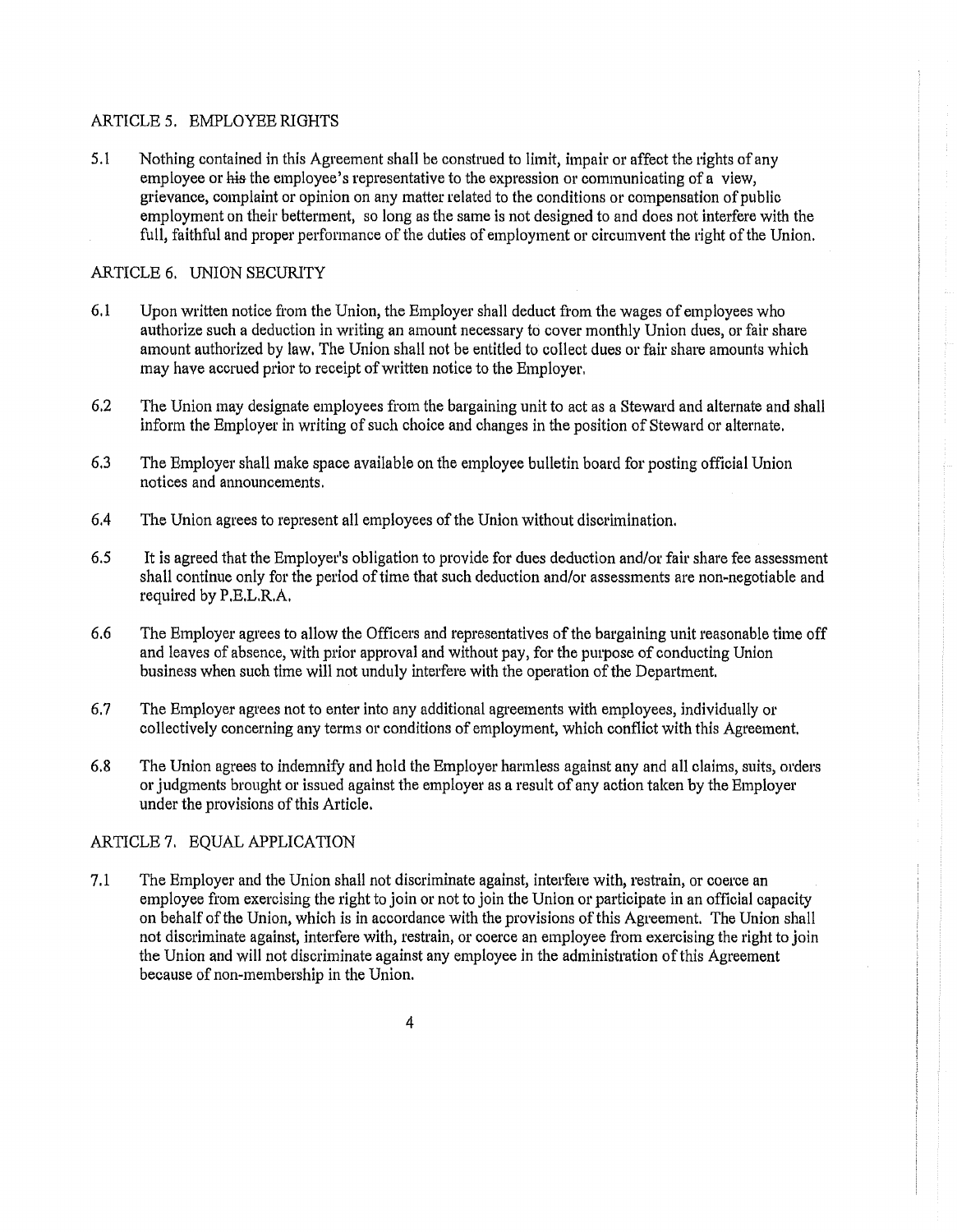#### ARTICLE 8. LEGAL SERVICE

8.1 Except in cases of malfeasance in office or willful or wanton neglect of duty, the Employer shall defend, save harmless and indemnify an employee and/or the employee's estate against any claim or demand, whether groundless or otherwise, arising out of an alleged act or omission occurring in the performance and scope of employee's duties; in accordance with Minn. Stat. 466.07.

#### ARTICLE 9, GRIEVANCE PROCEDURE

- 9.1 Definition. A grievance is a dispute or disagreement as to the application of the specific term and conditions of this Agreement.
- 9.2 Grievance Procedure, The grievance procedure shall be as follows:

Step 1. An employee claiming a violation concerning the interpretation or application of this Agreement shall, within twenty-one (21) calendar days after such alleged violation has occurred or the employee through the use of reasonable diligence should have had knowledge of the occurrence of the alleged violation, present such grievance, orally or in writing, to the Sheriff. The Sheriff will discuss and give an answer, in writing, to such Step 1 grievance within ten  $(10)$  calendar days after receipt. A grievance not resolved in Step 1 and appealed to Step 2 shall be placed in writing setting forth the nature of the grievance, the facts on which it was based, the provision or provisions of the Agreement allegedly violated, and the remedy requested and shall be appealed to Step 2 within ten  $(10)$  calendar days after the Sheriff's final answer in Step 1, Any grievance not appealed in writing to Step 2 by the Union within ten (10) calendar days shall be considered waived.

Step 2. If appealed, the grievance shall be in writing and presented by the Union to the Board of Commissioners. The Central Services Director (designated Step 2 employer representative) shall notify the Union of any scheduled meeting in which the grievance will be presented and discussed with the County Board within ten (10) calendar days after receipt of such Step 2 grievance and give the Union the Employer's Step 2 answer in writing within ten (10) calendar days after such scheduled meeting. A grievance not resolved in Step 2 may be appealed to Step 3 within fifteen (15) calendar days following the Employer's final Step 2 answer. Any grievance not appealed in writing to Step 3 by the Union within fifteen (15) calendar days shall be considered waived.

- Step 3. Arbitration. Submission of an umesolved grievance to arbitration must be within ten (10) days after final determination under Step 2 or the mediation session under Step 2b provided the parties have agreed to mediate the grievance. The party requesting arbitration shall do so in writing setting forth the issue to be arbitrated and the relief sought. The Union and the Employer shall select the arbitrator. The party requesting arbitration shall strike first. A grievance unresolved in Step 2 or 2b and appealed to Step 3 will be submitted to arbitration subject to the provisions of the Public Employment Labor Relations act of 1971 as amended. The selection of an arbitrator will be made in accordance with the "Rules Governing the Arbitration of Grievances" as established by the Bureau of Mediation Services.
- 9.3 Arbitrator's Authority. The Arbitrator shall have no right to amend, modify, nullify, ignore, add to, or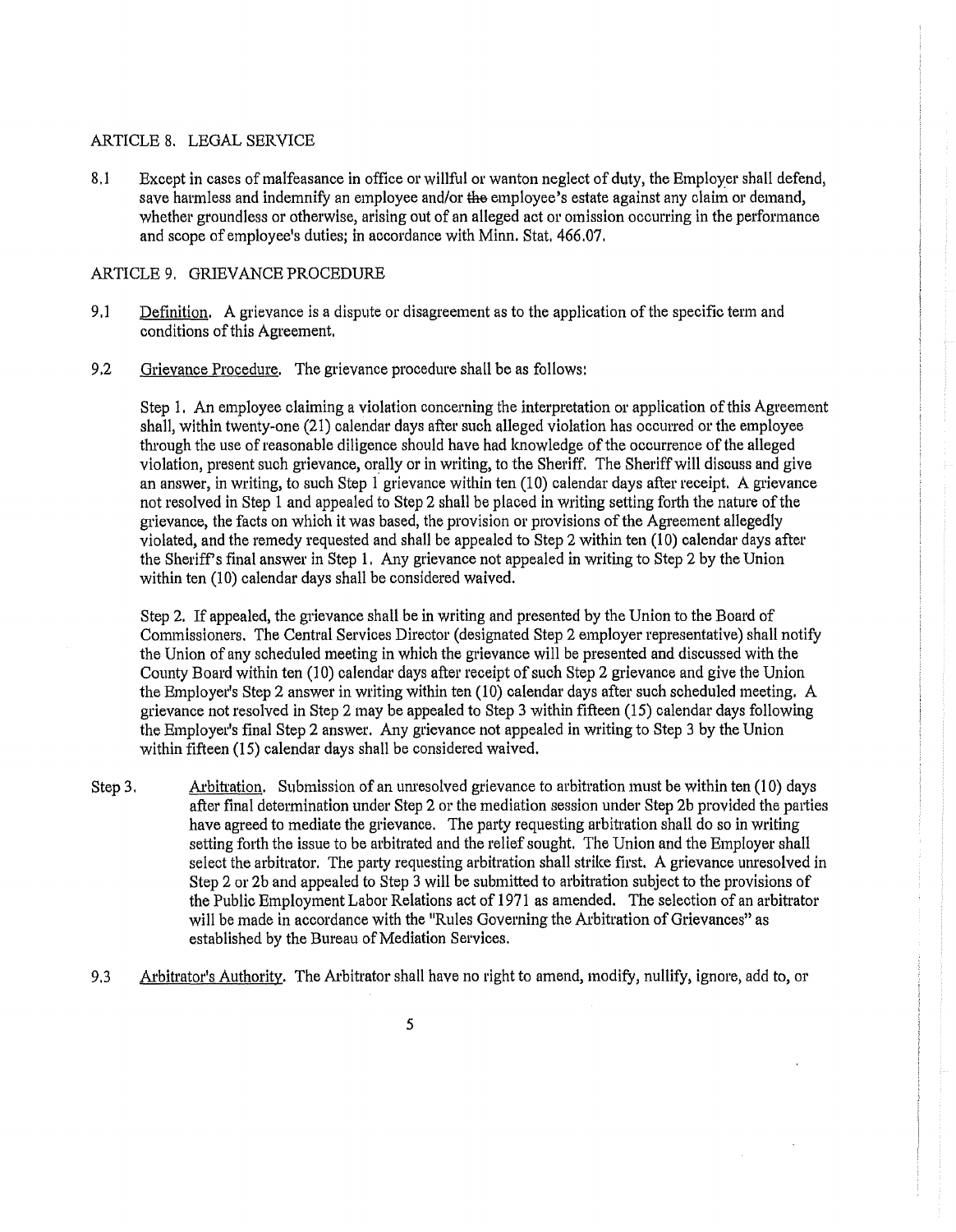subtract from the terms and conditions of this Agreement. The Arbitrator shall consider and decide only the specific issue(s) submitted in writing by the Employer and the Union, and shall have no authority to make a decision on any other issue not so submitted. The Arbitrator's decision shall be submitted in writing thirty (30) days following close of the hearing or the submission of briefs by the parties, whichever be later, unless the parties agree to an extension. The fees and expenses of the Arbitrator's services and proceedings shall be borne equally by the Employer and the Union provided that each party shall be responsible for compensating its own representative and witnesses. If either party desires a record to be made providing it pays for the record. If both parties desire a verbatim record of the proceedings, the cost shall be shared equally.

9.4 Choice of Remedy. If, as a result of the Employer response, the grievance remains unresolved and if the grievance involves the suspension, demotion, or discharge of an employee who has completed the required probationary period, the grievance may be appealed either to Step 3 of this grievance procedure or a procedure such as Veterans Preference, Human Rights or Civil Service. If appealed to any procedure other than Step 3, the grievance is not subject to the arbitration procedure as provided in Step 3. The aggrieved employee shall indicate in writing which procedure, and shall sign a statement to the effect that the choice of any other hearing precludes the aggrieved employee from making a subsequent appeal through Step 3,

An employee pursuing a remedy pursuant to a statute under the jurisdiction of the United States Equal Employment Opportunity Commission is not precluded from also pursuing an appeal under the grievance procedure of the Agreement. If a court of competent jurisdiction rules contrary to the ruling in EEOC v. Board of Governors of State Colleges and Universities, 957 F,2d 424 (7th Cir,), cert denied, 506 U.S.906, 113 5, Ct. 299 (1992), or if Board of Governors is judicially or legislatively overruled, this paragraph of section 9.4 shall be immediately null and void and shall be deleted from this Agreement.

- 9.5 Waiver. If a grievance is not presented within the time limits set forth above, it shall be considered "waived." If a grievance is not appealed to the next step within the specified time limits, the Union shall elect to treat the grievance as denied at that step and may immediately appeal the grievance to the next step. The time limit in each step may be extended by mutual written agreement of the Employer and the Union in each·step.
- 9.6 A Union Steward will be given a reasonable amount of time off, with pay, to investigate and present grievances provided the following requirements are met:
	- a. only one (1) person may be in such status;
	- b. the Steward has received approval of their supervisor;
	- c. the time off will not disrupt normal work; and
	- d. the time off will not require the payment of overtime or premium consideration nor will it extend a work shift.

#### ARTICLE 10. DISCIPLINE

- 10.1 The Employer will discipline for just cause only. Discipline will be in one of the following forms: a. Oral reprimands;
	- b. Written reprimand;
	- c. Demotion; or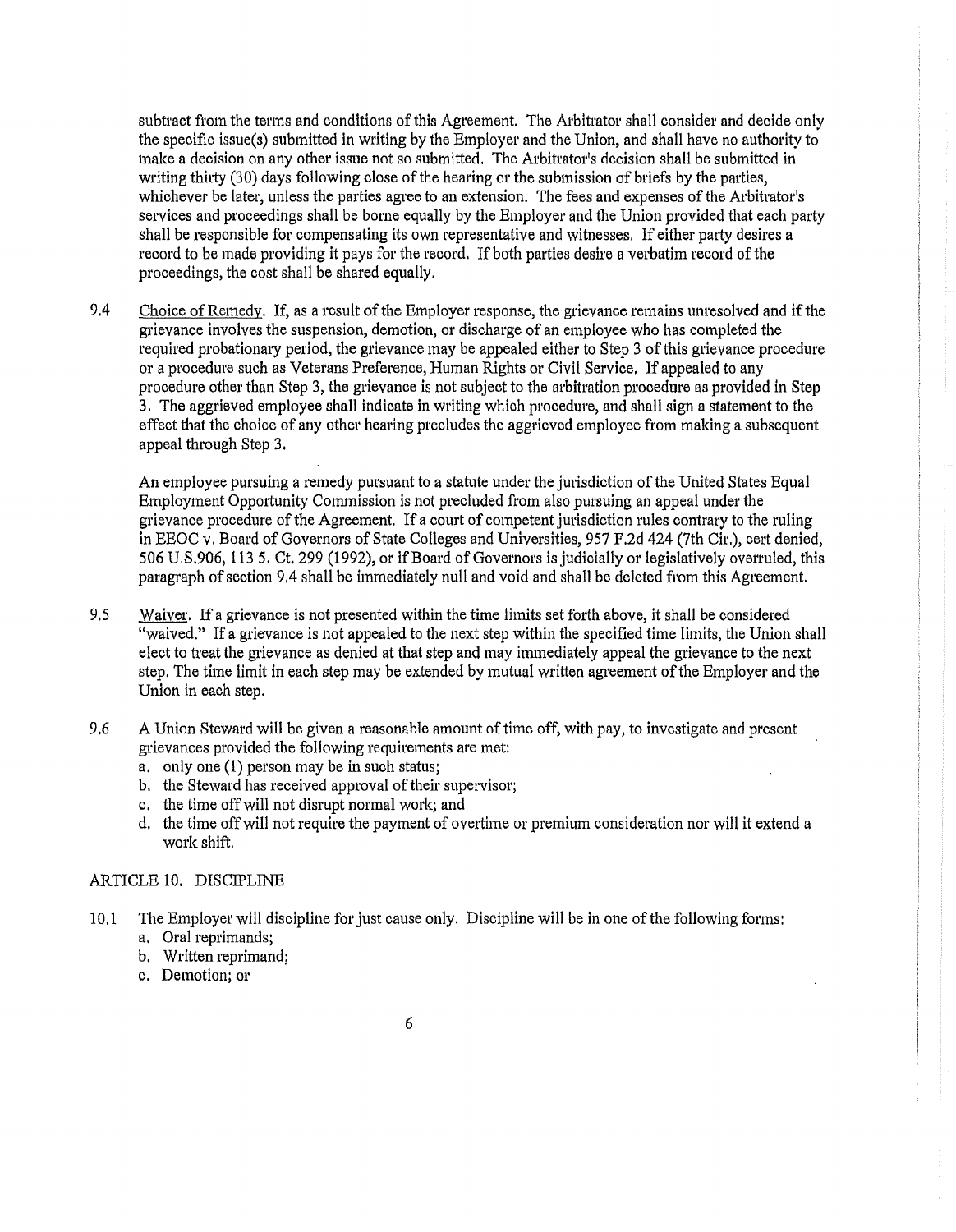- d. Suspension
- e. Discharge.
- 10.2 Notices of suspension, demotion and discharge will be in written form and will state the reason(s) for the action taken. Suspensions will set forth the time period for which the suspension shall be effective. Demotions will state the classification to which the employee is demoted. The Union shall be provided with a copy of each such notice. Grievances relating to this section may be initiated by the Union at Step 2 of the grievance procedure.
- 10.3 Wl'itten reprimands, notices of suspension, and notices of discharge which are to become part of an employee's personnel file shall be read and acknowledged by signature of the employee. The employee will receive a copy of such reprimands and/or notices.
- 10.4 Employees will not be questioned concerning an investigation of disciplinary action unless the employee has been given an opportunity to have a Union representative present at such questioning. The Employer shall be under no obligation to advise an employee of this opportunity.
- 10.5 Discharges will be preceded by five (5) calendar~day suspension without pay.
- 10.6 An employee may examine their personnel file at reasonable times under the direct supervision of the Employer.

#### ARTICLE 11. JOB SAFETY

- 11.1 It shall be the policy of the Employer that the safety or employees, the protection of work areas, the adequate training in necessary safety practices, and the prevention of accidents are a continuing and integral part of its everyday responsibilities.
- 11.2 It shall also be the responsibility of all employees to cooperate in programs to promote safety to themselves and the public and to comply with rules promulgated to insure safety. This employee responsibility shall include the proper use of all safety devices in accordance with recognized safety procedures.
- 11.3 Disputes under the terms of this Article shall not be subject to arbitration under the grievance procedure; nor shall the provisions of this Article be admissible as evidence in any forum.

### ARTICLE 12. CONSTITUTIONAL PROTECTION

12.1 Employees shall have the rights granted to all citizens by the United States and Minnesota State Constitution.

#### ARTICLE 13. SAVINGS CLAUSE

13 .1 This Agreement is subject to the laws, ordinances and regulations of the United States, the State of Minnesota, and the County of Faribault. In the event any provisions of this Agreement shall be held to be contrary to law by a court of competent jurisdiction from whose final judgment or decree no appeal has been taken within the time provided, such provision shall be voided. All other provisions of this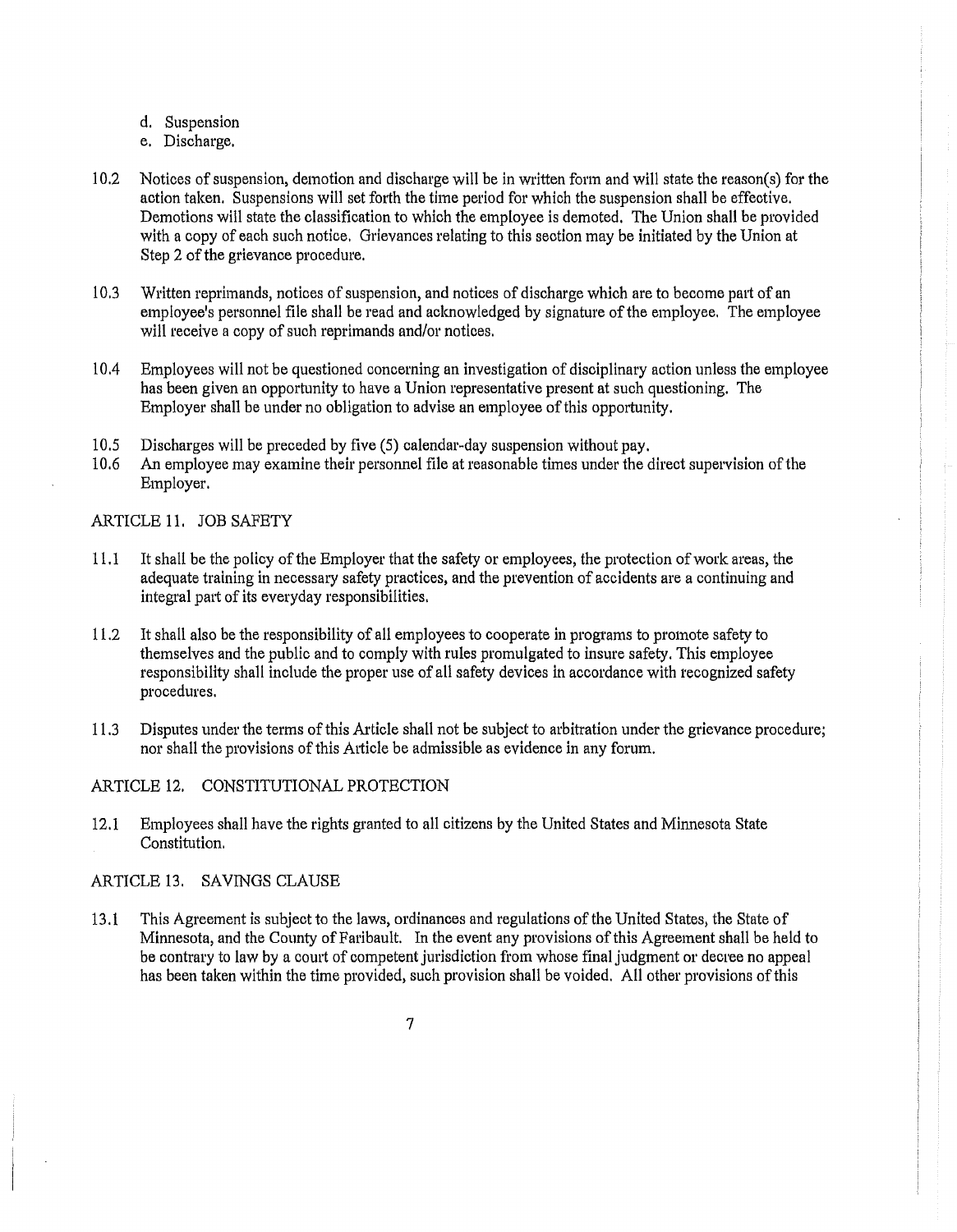Agreement shall continue in full force and effect.

13.2 The voided provision may renegotiate at the written request of either party.

#### ARTICLE 14. PROBATION

- 14.1 All newly hired or promoted employees shall serve a one (1) year probationary period, The one-year probationary period does not affect movement on the salary schedule.
- 14.2 During the probationary period, a new employee may be terminated, or a promoted employee returned to the employee's former position at the sole discretion of Employer,

#### ARTICLE 15, SENIORITY

- 15 .1 County seniority shall be determined by the employee's length of continuous employment with Faribault County, County seniority shall apply to PTO accumulation.
- 15 .2 Bargaining unit seniority shall be determined by the employee's length of continuous service within the bargaining unit.
- 15.3 Classification seniority shall be determined by the employee's length of continuous employment in ajob classification.

#### ARTICLE 16. LAYOFF AND RECALL

- 16.1 A reduction in the work force shall be accomplished on the basis of inverse classification seniority, provided all probationary employees in the classification are laid off first. An employee may bump into a previously held lower classification on the basis of unit seniority, provided the employee is qualified to perform all the lower classification duties, to avoid a layoff, The employee's new salary shall be the lesser of their present salary or the maximum rate for the new classification.
- 16.2 An employee who is laid off retains recall rights for twelve (12) months. Employees shall be recalled in inverse order of layoff. Employees must remain qualified to be eligible for recall.
- 16.3 Notice of recall shall be sent to the employee's last known address by certified or registered mail. If an employee fails to report to work as directed within fourteen (14) days of mailing the notice, the employee shall be deemed to have resigned. It is the employee's obligation to maintain a current address and telephone number with the employer during a layoff.

#### ARTICLE 17. WORK SCHEDULES

- 17.1 The Employer reserves the absolute right at its sole discretion to establish work schedules without regard to usual or traditional practices. The normal annual work hours for Deputies are 2,223 hours.
- 17.2 Work schedules, showing the employees shift, workday and hours, shall be maintained by the Employer. Once such work schedules are established and until the Employer changes them, such schedules shall be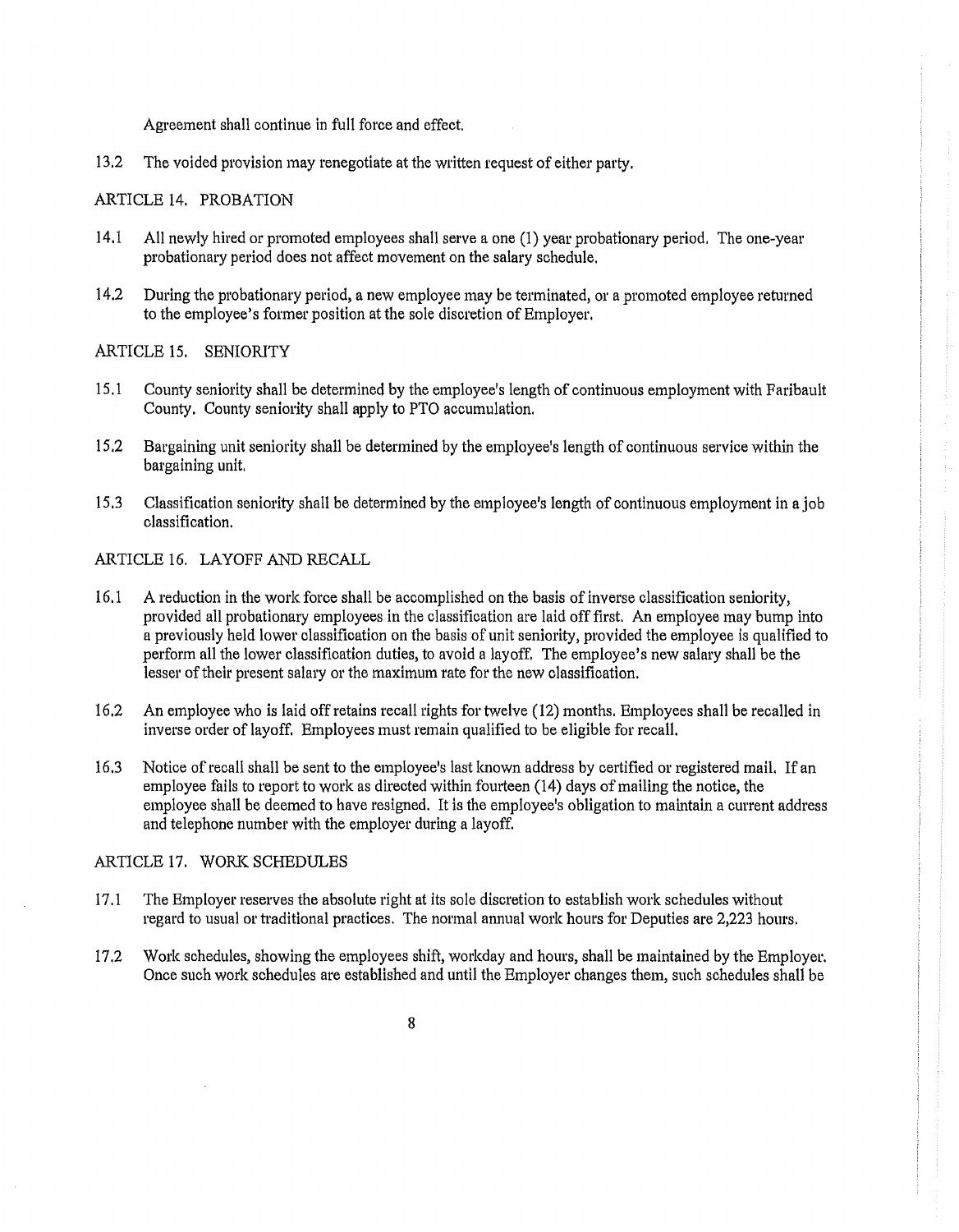the regular work schedule.

- 17.3 Employees have the obligation to work overtime or call-backs if directed by the Employer. Call-backs and court time shall require a minimum of two (2) hours compensation at one and one-halftimes the regular rate of pay.
- 17.4 Early report or extension of shift does not qualify an employee for callback 01· court time minimum guarantee.
- 17 .5 Full time employees who have previously indicated a willingness to work additional shifts will be granted first opportunity to fill in for employees who are on vacation or sick leave provided that such additional shifts will not result in the employee qualifying for overtime payments.

#### ARTICLE 18. OVERTIME PREMIUM PAY

- 18.1 Employees shall be compensated at one and one-half (l½) times the employee's regular base rate of pay for hours worked in excess of the minimum requirements of the Federal Fair Labor Standards Act and, except as provided in Section 17.5, for all hours in excess of the regularly scheduled shift. All overtime shall be authorized in advance, except in an emergency situation.
- 18.2 For the purpose of computing overtime compensation, overtime hours worked shall not be pyramided, compounded or paid twice for the same hours worked.
- 18.3 Overtime will be calculated to the nearest one-quarter(¼) hour.
- 18.4 Non-compensated hours of leave, etc. shall not be included in the worked hours required to qualify for overtime premium.
- 18.5 All compensated hours count as hours worked.
- 18.6 A compensatory time bank of up to one-hundred (100) hours a year shall be established. Use of compensatory time shall be mutually agreed to between the Employer and employee.

#### ARTICLE 19. HOLIDAYS

- 19, 1 Employees who work a normal Monday through Friday schedule shall be entitled to compensated time off for designated holidays (except Easte1·), provided the employee is on compensated payroll status the last assigned work day preceding the holiday and the first assigned work day following the holiday. All other employees shall be entitled to receive pay (but not compensated time off) for the designated holidays, provided the employee is on compensated payroll status the last assigned work day preceding the holiday and the first assigned work day following the holiday,
- 19.2 Designated holiday is as follows:

New Year's Day - January 1 Martin Luther King Jr. - Third Monday in January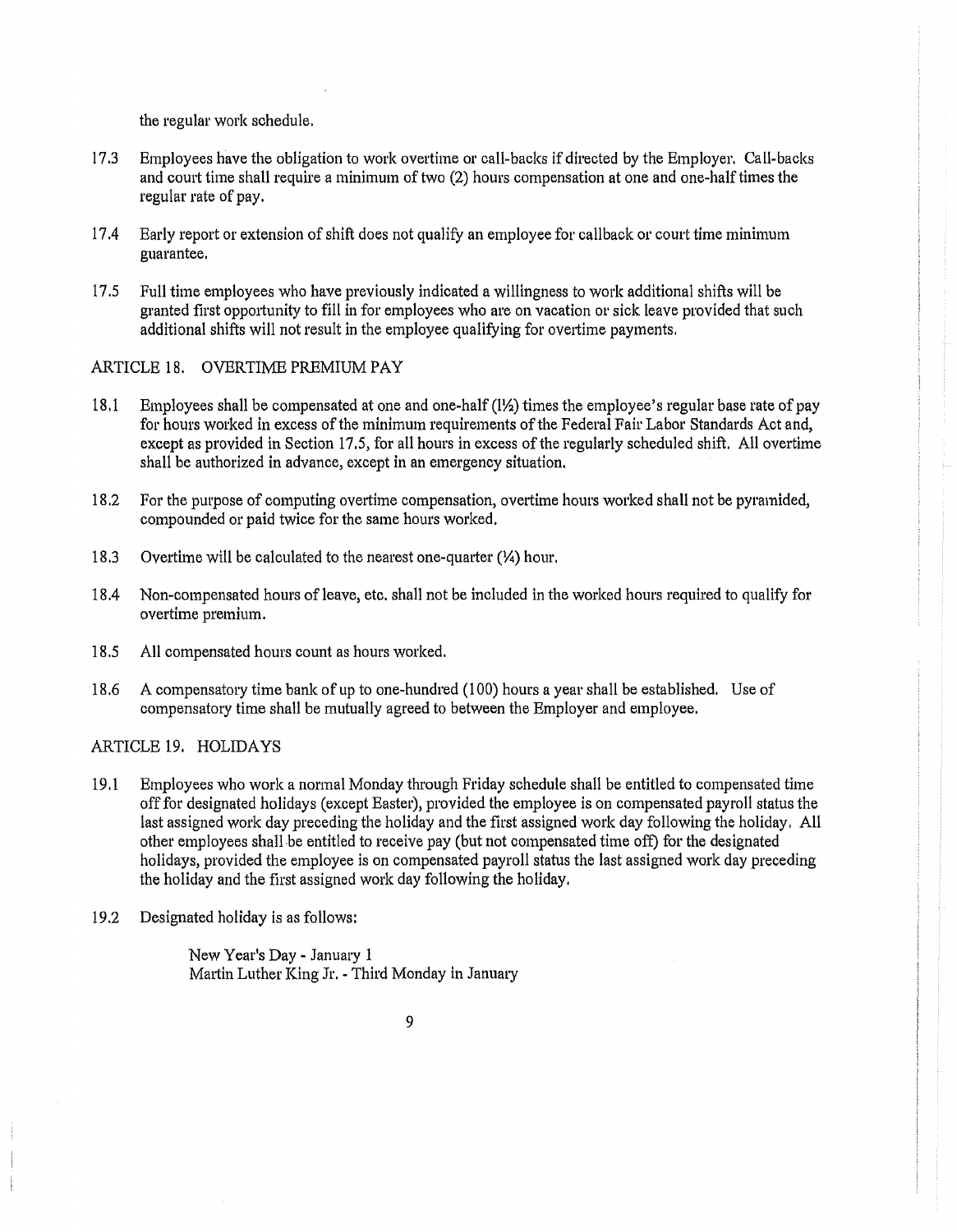President's Day - Third Monday in February Easter -only for employees who do not work a normal Monday through Friday schedule Memorial Day - Last Monday in May Independence Day - July 4 Labor Day - First Monday in September Columbus Day - Second Monday in October Veteran's Day - November 11 Thanksgiving Day - 4th Thursday in November Christmas Day - December 25

- 19.3 Juneteenth (June 19<sup>th</sup>) will be considered a holiday under Article 19 upon enactment of a law by the State of Minnesota recognizing it as a state holiday,
- 19.4 Employees required to work on a holiday shall receive their holiday pay plus time and one-half for all hours worked on the holiday,
- 19.5 For those employees who work a normal Monday through Friday schedule, when a holiday (other than Easter), as designated in this Article, falls on Sunday, the following day (Monday) shall be considered the holiday for employees, or when such holiday falls on Saturday, the preceding day (Friday) shall be considered the holiday for employees,

#### ARTICLE 20 PAID TIME OFF (PTO) LEAVE POLICY

- 20.1 Paid Time Off is a single bank of flexible leave that replaces sick leave and vacation. The PTO program places greater responsibility with the employee as to how they choose to use their time off, This leave is to be used for vacations, to attend to personal business, for funerals, snow days and to recuperate during illness, In addition, PTO may be used for sick leave for fitness, medical and non-medical absences, severance and the Vacation Donation Program. An employee's last day of work with the County cannot be a paid time off day unless the employee chooses to run out all of their paid time off.
- 20.2 The purpose of the PTO Leave Policy is to provide flexibility by giving employees access to more paid time off for non-medical absences; to encourage advanced planning for time away from work to reduce unscheduled absences; and to offer paid time off to be competitive with other employers,
- 20.3 Employees regularly scheduled to work less than twenty (20) hours per week, as well as temporary 01· seasonal employees shall not be eligible for paid time off,
- 20.4 Banked Sick Leave Hours are frozen (banked) at the time of conversion to PTO.
	- a. The sick leave bank is like a short-term disability insurance plan because it is not necessarily available for one or two-day illnesses, Rather, it is a benefit designed to provide income protection for illnesses that extend for a week or to meet even more long-term illness or injury time off needs. Banked sick leave hours are available to the employee during an extended illness after the initial three days of PTO with a doctor certificate.
	- b, Employee must complete a benefit-waiting period of 3 days due to the employee's illness or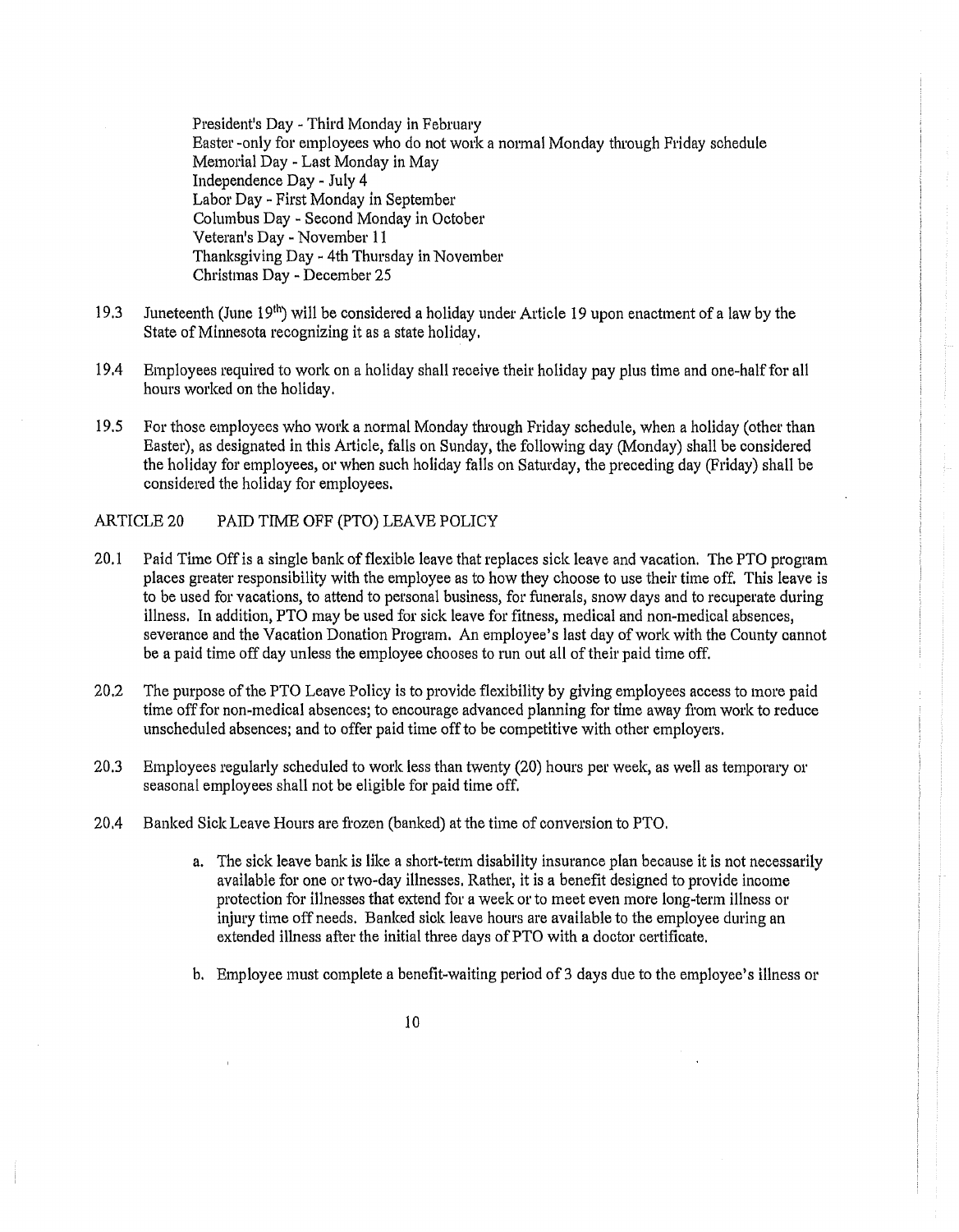for an illness of the employee's child, according to Minnesota law (Minn. Stat. 181.943), before sick leave benefits will begin. An employee may report paid time off, compensatory time during the waiting period. If a holiday falls within the waiting period requirement, these holiday hours will not count against the waiting period.

c. An employee eligible to participate in the PTO program would be eligible to use their banked sick leave in the case of illness or injury in the immediate family, according to Minnesota law (Minn. Stat. 181.943), that requires their presence after the benefit-waiting period of 3 days has been completed and require an acceptable medical verification that the absence qualified under the sick leave requirements before approving use of Banked Sick Leave. The county may require evidence from a medical professional of its choice, If such requirement is made, the cost of such examination shall be the responsibility of the countey.

#### **Accrual Rates**

| YRS OF SR BASE HRS |      | <b>TOTAL PTO</b><br><b>HRS EARNED/</b><br><b>BASE HRS</b> | PTO DAYS/YR | PTO ACCRUAL/<br>PAY PERIOD |
|--------------------|------|-----------------------------------------------------------|-------------|----------------------------|
| $0 - 4$            | 2223 | 171.52                                                    | 21.44       | 6.597                      |
| $5 - 9$            | 2223 | 198.4                                                     | 24.8        | 7.631                      |
| $10 - 14$          | 2223 | 225,28                                                    | 28.16       | 8.665                      |
| 15-19              | 2223 | 252.16                                                    | 31.52       | 9.699                      |
| 20-24              | 2223 | 279.04                                                    | 34.88       | 10,733                     |
| $25 +$             | 2223 | 296.96                                                    | 37.12       | 11.422                     |

20.5 Maximum PTO Balance. The maximum PTO accrual is 600 hours. The PTO balance, up to the maximum of 600 hours will be paid off at the employee's cunent rate of pay upon separation, in good standing, of employment. This amount is in addition to any severance owed under Atticle 26.

#### ARTICLE 21 WORKER'S COMPENSATION

- 21.1 When an employee has incurred a work-related injury and will be missing work, the first days are not paid under workers' compensation unless the employee will miss more than three (3) days of work.
- 21.2 If the injured employee will be missing more than 10 days of work, then worker's compensation starts from day one. The employee will still be able to use a portion of their banked sick leave instead of PTO to supplement workers' compensation up to their net pay.

#### ARTICLE 22. LEAVES OF ABSENCE

22.1 Employees shall be granted a leave of absence any time they are required to report for jury duty or jury service, Employees shall be paid the difference between any jury duty compensation they receive and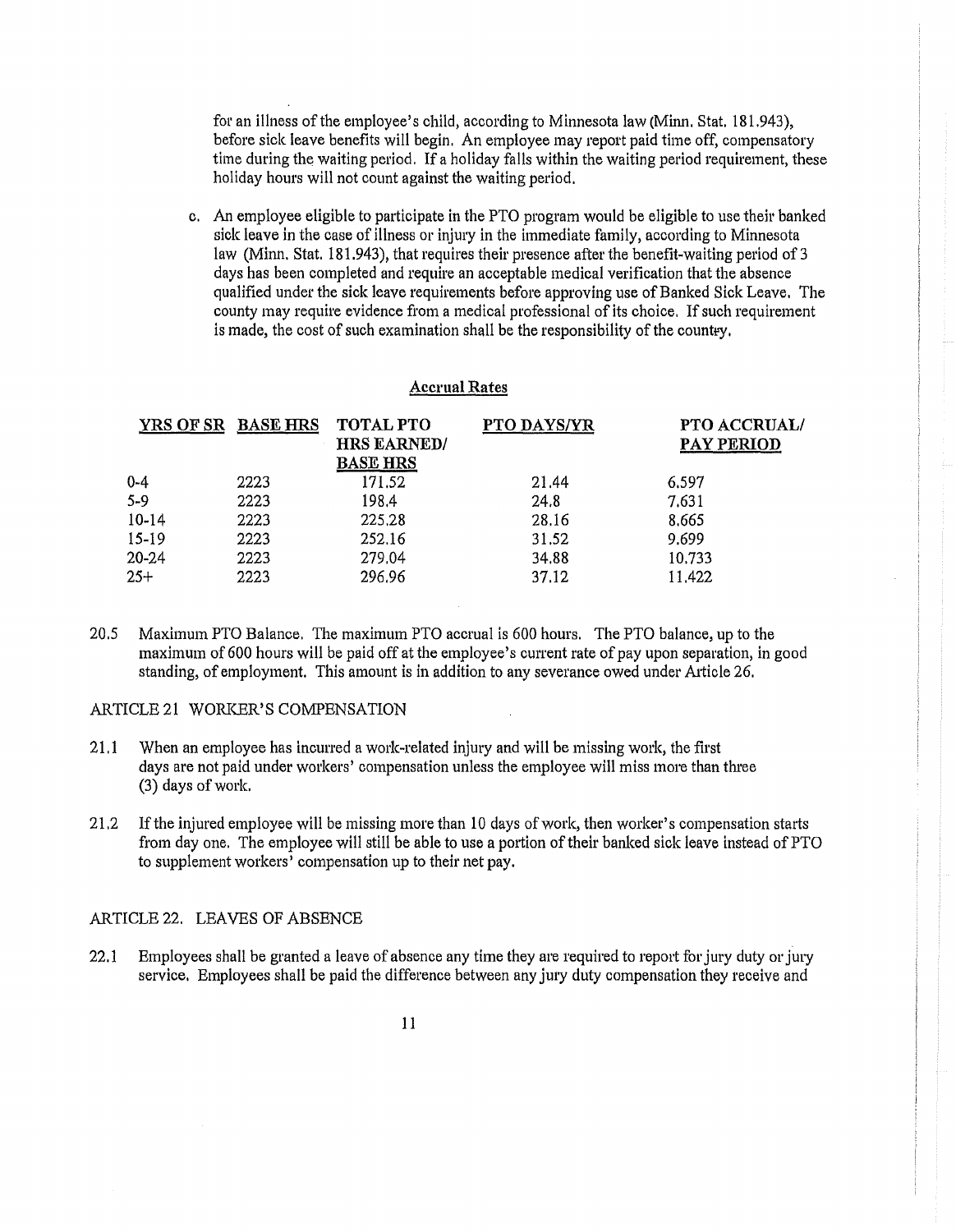their regular wages for each day of jury service.

- 22.2 Any employee who is a member of a Reserve Force of the United States or of this State and who is ordered by the appropriate authorities to attend a training program or perform other duties under the supervision of the United States or of this State, shall be granted leave of absence with pay during the period of such activity, up to fifteen (15) calendar days per calendar year.
- 22.3 Other leaves of absence shall be granted according to the County's Personnel Policies.

#### ARTICLE 23. HEALTH INSURANCE

23 **.1** Carrier:

The County Board shall determine insurance providers in the usual manner provided by Minnesota Statute.

Premiums: Costs and benefits shall be determined by the insurance carrier and accepted by the Board of County Commissioners, in the usual manner provided by Minnesota Statutes.

Employee participation, at a minimum, in single coverage **in** the employer's group medical insurance is mandatory for all employees under the terms of the insurance program contract between the Employer and the carrier.

In 2022, the Employer/Employee monthly contribution toward monthly health insurance premiums will be according to the following schedule:

|                | Plan Name      | Employer Monthly Health<br>Insurance Premium<br>Contribution | <b>Employee Monthly Health</b><br>Insurance Premium<br>Contribution |
|----------------|----------------|--------------------------------------------------------------|---------------------------------------------------------------------|
| HSA Compatible | Single         | 731.14                                                       | 43,22                                                               |
|                | $Employee + 1$ | 916.70                                                       | 709.50                                                              |
|                | Family         | 962.88                                                       | 1204.90                                                             |
| Value          | Single         | 715.00                                                       | 280.08                                                              |
|                | $Emplovec + 1$ | 778,02                                                       | 1311.66                                                             |
|                | Family         | 778.02                                                       | 2007.74                                                             |
| High           | Single         | 715.00                                                       | 391.94                                                              |
|                | $Employee + 1$ | 778.02                                                       | 1546.54                                                             |
|                | Family         | 778.02                                                       | 2210.18                                                             |

In 2023 and 2024, the Employer will cover the cost increase of health insurance premiums, leaving the Employee monthly health insurance premium contributions according to the above premium schedule through years 2023 and 2024. In no event will the Employer contribution exceed premium cost.

In 2022, the Employer will also contribute \$3,650 into an employee's health savings account for employees enrolled in the HSA compatible plan. In 2023 and 2024, the Employer will contribute an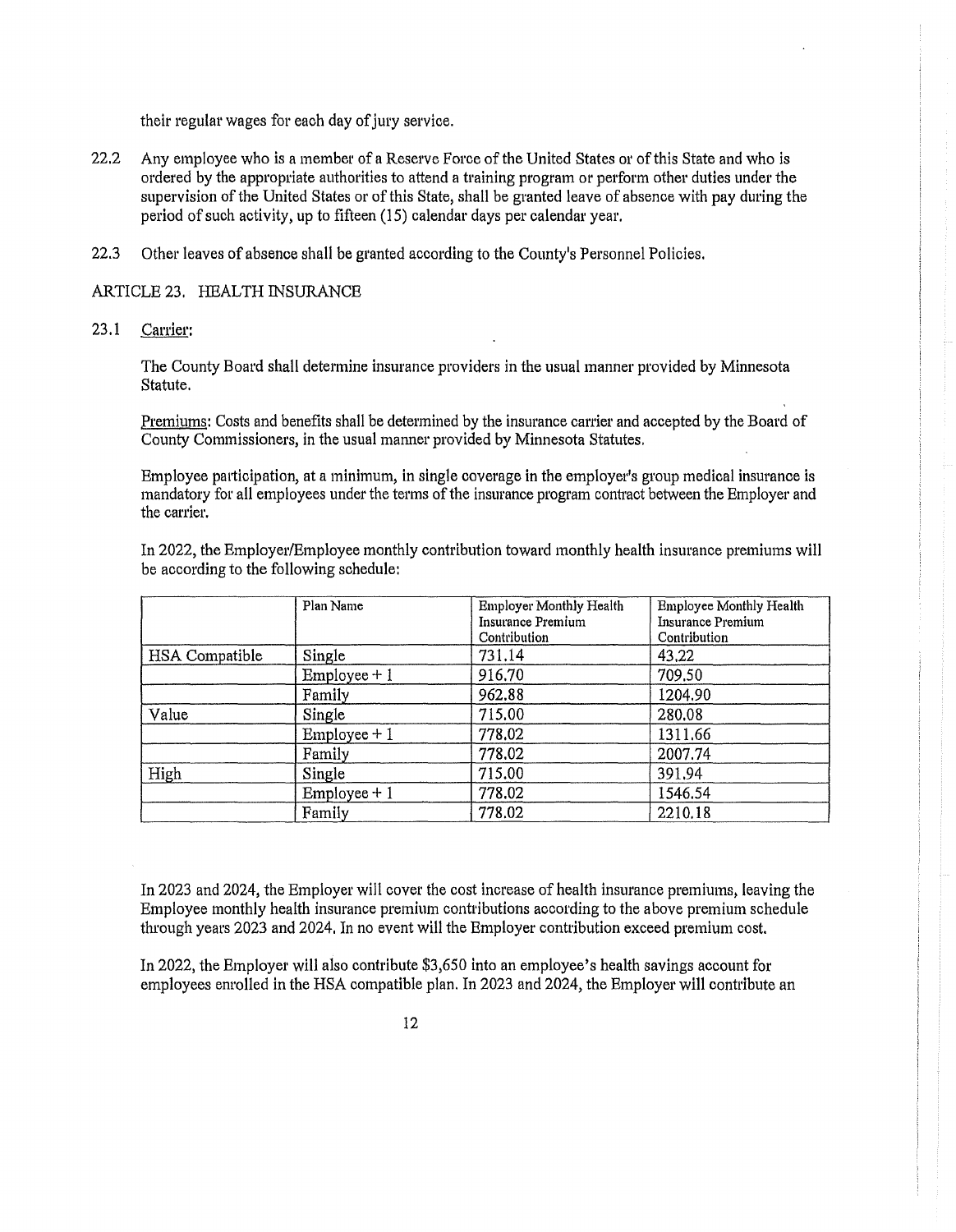amount equivalent to the IRS maximum contribution for self-only high deductible plans. The Employer health savings account annual contributions will be disbursed each calendar year throughout 24 pay periods. An employee who enrolls for the first time in the RSA compatible plan will have his/her health savings account frontloaded with half of their current year contribution, on a pro-rated allowance basis.

**In event health insurance provisions fail to meet requirements of the Affordable Care Act and its related regulations or cause Employer to be subject to penalty, tax or fine, Union and Employer will meet immediately to bargain over alternative provisions so as** to **comply with the Act and avoid any penalties, taxes or fines for Employer.** 

The County will allow use of HSA/VEBA contribution funds to lower premium payroll amounts/deductions, thus lowering the employer HSA/VEBA contribution by equal amounts. This would be documented during the annual and first-time benefit enrollment process and administered through payroll as specified. The contribution can never exceed insurance premium total. Additionally, employees would be allowed to contribute to the HSA up to the IRS limits. VEBA contribution is an employer only contribution.

The Employer will pay 100% of the premium for \$30,000 term life insurance in accordance with policy terms for all employees.

#### 23.2 Retired Employees;

The County shall make such health insurance coverage available to any retired employee of the County, exclusive of life insurance, accidental death and dismemberment, and loss of time coverage, to all employees who were hired prior to January 1, 2002. Employees beginning active service on or after January 1, 2002, shall not be eligible for any County contribution toward retiree health insurance benefits.

A retiree is defined as a PERA-eligible employee qualifying for a nonnal annuity ( unreduced for early retirement) under any public employee's retirement act, and the County's contribution toward retiree health insurance benefits shall terminate on the death of the retired employee, except that the deceased retiree's spouse may continue the insurance following the date of the death of such employee until such time spouse remarries and as allowed by law. Said spouse coverage shall be paid in full by the spouse.

For employees who retire from County service on or after December 31, 2011, the County shall contribute an amount toward the retiree's insurance coverage equal to the amount of the County's contribution toward active employees. If the monthly contribution toward a retiree's single or family insurance coverage is in excess of the monthly premium, the County's contribution shall be limited to the premium cost. A retiree must enroll in Medicare when eligible so that coverage may be coordinated with benefits provided by Medicare,

For employees who retire from County service before December 31, 2011, the County shall pay 100% of the retiree's single insurance coverage and one-half (1/2) the cost of dependent (family) coverage based on the percentage paid for active employees at the time of retiree's retirement date,

Health insurance benefits for employees retired after January 1, 2002, including spouse's coverage, shall be on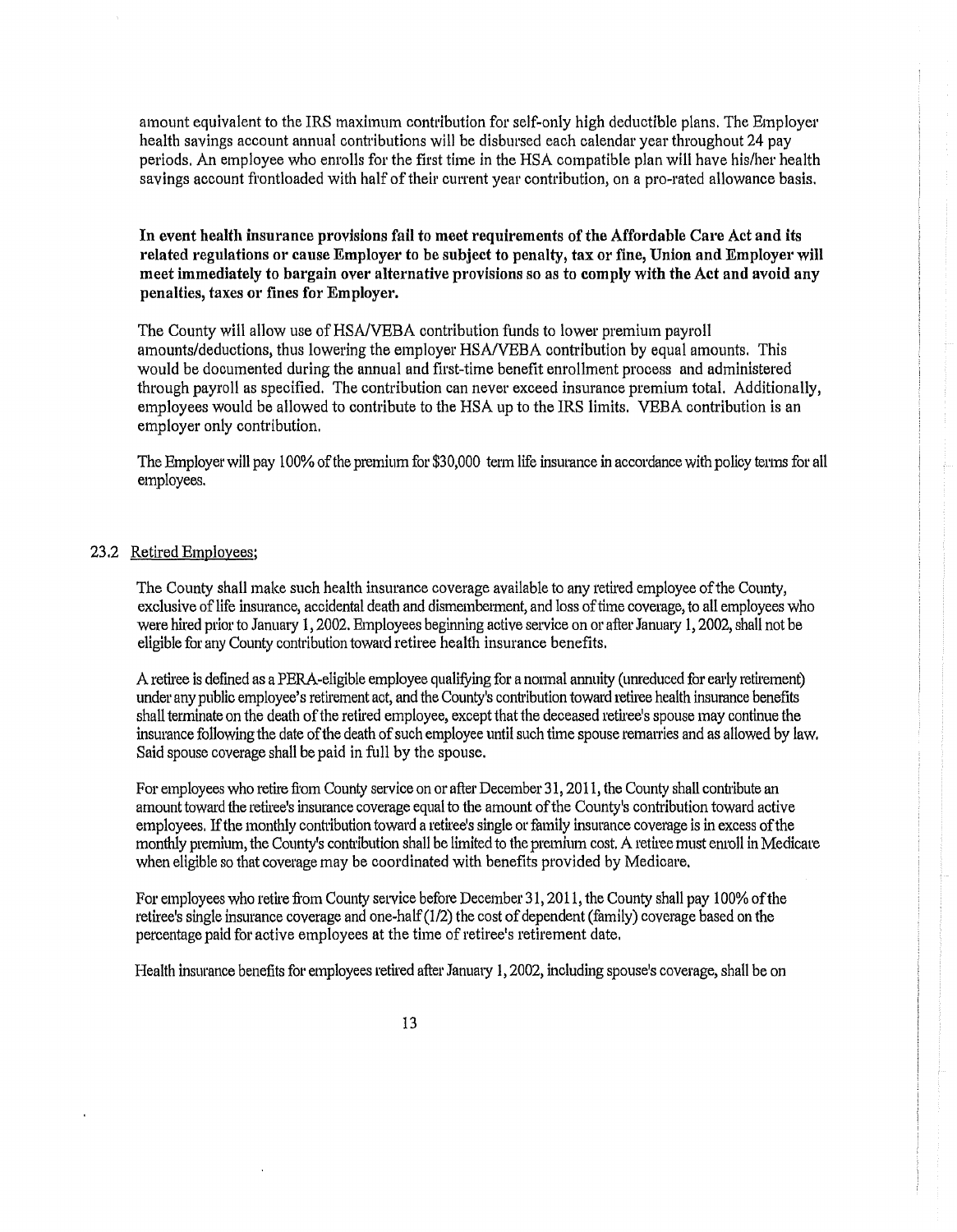optional basis by such employee, the option to be exercised by written notice to the County Auditor/Treasurer no later than the 25<sup>th</sup>day of the month following the date of cessation of compensation for service to or employment by the County of Faribault and as allowed by law. The retiree or retiree's dependents shall contract with the County to pay the retiree's cost of coverage payable one month in advance in the Office of the County Auditor no later than the last day of the month following the month of retirement and as allowed by law.

Premium costs and benefits shall be determined by the insurance carrier and accepted by the Board of County Commissioners, in the usual manner of procurement by bids.

Such benefits shall be available once when the retiree first becomes eligible for same, If benefits are terminated voluntarily by the retiree, he/she shall no longer be eligible for benefits. However, a retiree who initially selects dependent coverage may later drop dependent coverage while retaining single coverage, A retiree may not drop single coverage and retain dependent coverage,

#### ARTICLE 24. UNIFORMS

- 24.1 The Employer shall provide Deputies with an annual uniform allowance of \$825.00 for 2019, 2020 and 2021. One hundred and fifty dollars of the annual allowance can be carried over to March 31 of the next year.
- 24.2 The Employer shall provide an initial uniform issue as designated by the Sheriff, Currently the initial uniform issue consists of:
	- DEPUTIES · 2 pair of pants 2 long sleeve shirts 2 short sleeve shirts Leather Winter/Summer hats 2 ties I summer jacket I winter jacket
- 24.3 The County will follow IRS accountable plan rules in consideration of this reimbursement. Those rules must be met for reimbursements or clothing allowances. Clothing or uniforms are excluded from wages of an employee if they are:
	- a, specifically required as a condition of employment; and
	- b, are not worn or adaptable to general usage as ordinary clothing.
	- All items not meeting these criteria will be taxable as wages and subject to withholding when paid.

#### ARTICLE 25. TRAINING

25.1 The Employer shall pay for all training required by the Employer. Employees shall be compensated at one and one"half times via compensatory time or overtime compensation for training authorized by the Employer and occurring between scheduled shifts of work.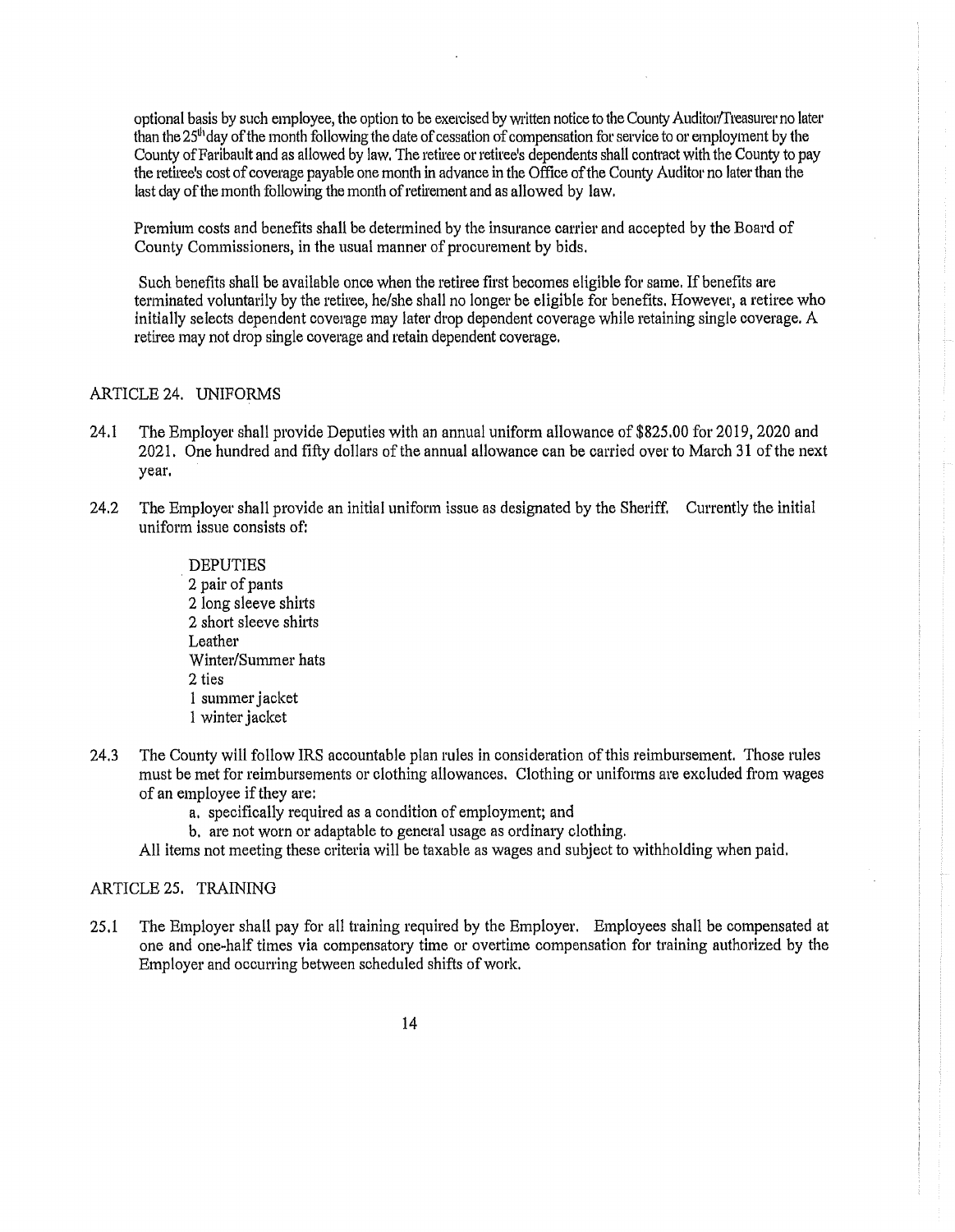25.2 Employees required to hold licenses from the P.O.S.T. Board shall maintain such licenses.

## ARTICLE 26. SEVERANCE

26.1 Severance Pay: Whenever an employee leaves the service of the Employer for any reason other than for cause or whenever an employee dies while still in the service of the Employer, the Employer will pay the employee or their estate an amount which is based upon the following schedule of service seniority:

| ten (10) years of service        | \$<br>400   |
|----------------------------------|-------------|
| eleven $(11)$ years of service   | \$<br>800   |
| twelve (12) years of service     | \$<br>1,200 |
| thirteen (13) years of service   | \$<br>1,600 |
| fourteen (14) years of service   | \$<br>2,000 |
| fifteen (15) years of service    | \$<br>2,400 |
| sixteen (16) years of service    | \$<br>2,800 |
| seventeen (17) years of service  | \$<br>3,200 |
| eighteen (18) years of service   | \$<br>3,600 |
| nineteen (19) years of service   | \$<br>4,000 |
| twenty (20) years of service     | \$<br>4,400 |
| twenty-one (21) years of service | \$<br>4,800 |
|                                  |             |

#### ARTICLE 27. COMPLETE AGREEMENT AND WAIVER OF BARGAINING

- 27.1 This Agreement shall represent the complete Agreement between the Union and the Employer.
- 27.2 The parties aclrnowledge that during the negotiations which resulted in this Agreement each had the unlimited right and opportunity to make requests and proposals with respect to any subject or matter not removed by law from the area of collective bargaining, and the complete understandings and agreements arrived at by the parties after the exercise of that right and opportunity are set form in this Agreement. Therefore, the Employer and the Union, for the life of this Agreement, each voluntarily and unqualifiedly waives the right, and each agrees that the other shall not be obligated to bargain collectively with respect to any subject or matter referred to or covered in this Agreement or with respect to any subject or matter not specifically referred to or covered in this Agreement, even though such subject or matter may not have been within the knowledge or contemplation of either or both of the parties at the time that they negotiated or signed this Agreement.

#### ARTICLE 28. TERMINATION AND MODIFICATION

28.1 This Agreement shall be effective as of January 1, 2022 and shall remain in full force and effect through December 31, 2024 and automatically renewed from year to year thereafter unless either party notifies the other party in writing as required pursuant to the PELRA of their desire to amend, or modify this Agreement.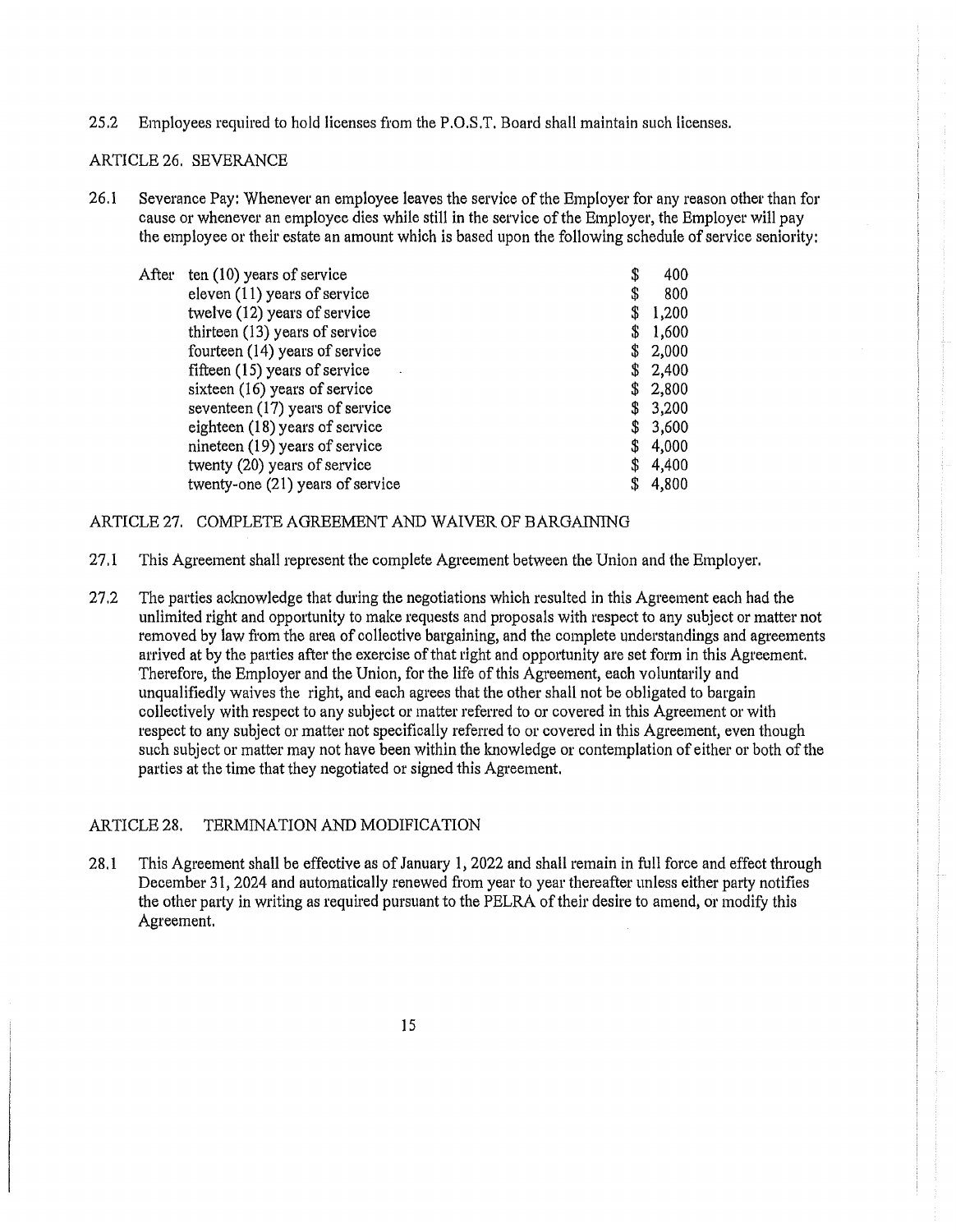COUNTY OF FARIBAULT

COUNTY OF FARIBAULT<br>
SERVICES,<br>
Chairman<br>
Dated: 5.17.2022<br>
Dated: 04

Dated: 5.17, 2022

ATTEST: Central Services Director

Dated: 5,17 al

Vice-Chairman Dated:  $\sqrt{5}r$  $2022$ 

Approved as to Form and Execution:

LAW ENFORCEMENT LABOR SERVICES, INC.

ber.

Business Agent Dated: 04 . 35. 2002

 $#108$ 

Representative<br>Dated: 04/27/2022

 $75 - 75$   $\frac{4}{15}$ 

Dated: *4/28/22* 

County Attorney Dated: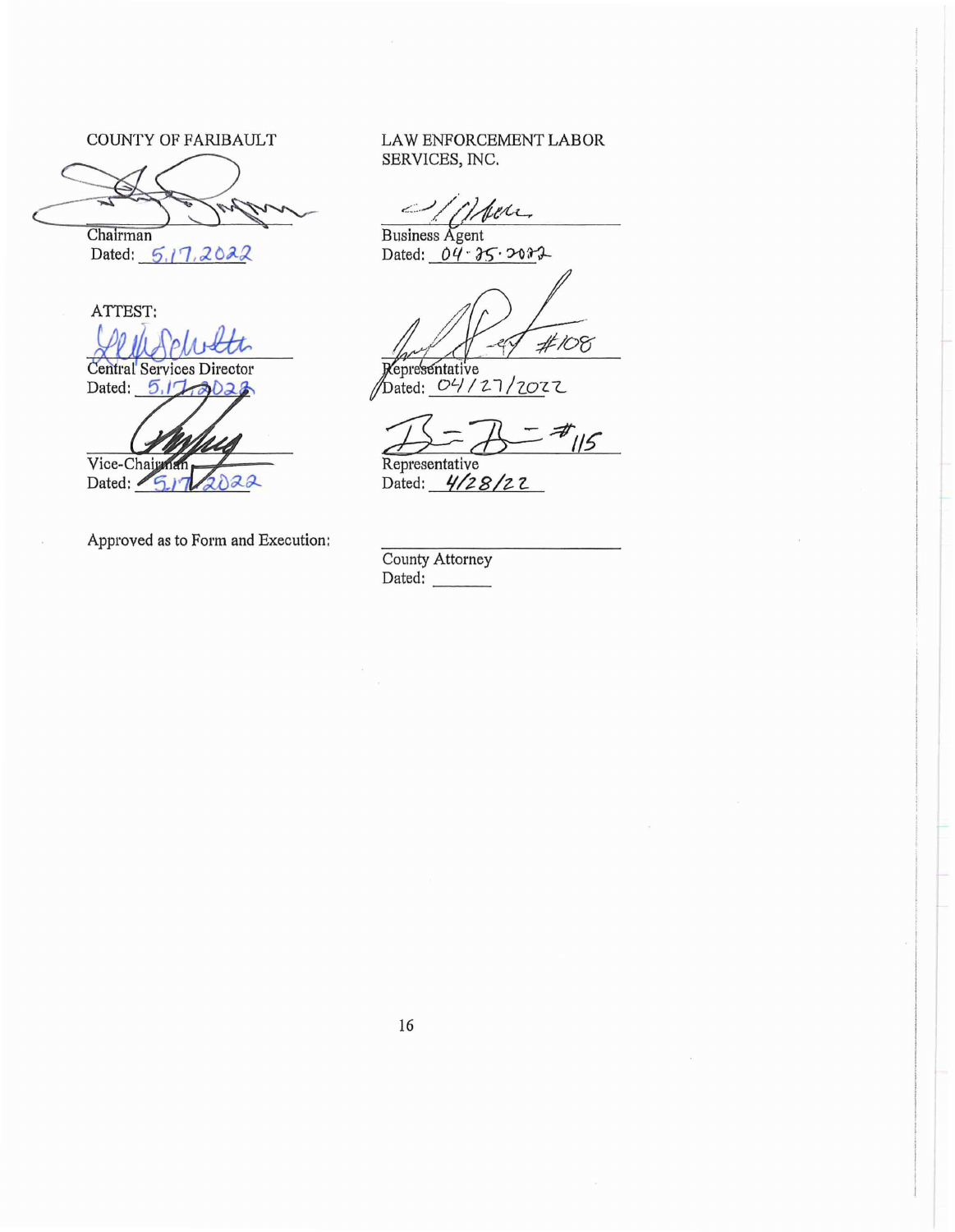## APPENDIX A

## PAY SCHEDULE

| 2022          | <b>Start</b> | 1 Yr.<br>Prob | Step 3 | Step 4 | Step 5 | Step 6 |
|---------------|--------------|---------------|--------|--------|--------|--------|
| <b>Hourly</b> | 21.72        | 24.38         | 25.83  | 26.63  | 28.27  | 29.10  |
| 2.60 Haz      | 24.32        | 26.98         | 28.43  | 29.23  | 30.87  | 31.70  |

2022 Salary Schedule: effective January 1, 2022  $-5$  % general wage increase.

2023 Salary Schedule: effective January 1, Z023 -3 % general wage increase,

| 2023     | <b>Start</b> | 1 Yr.<br>Prob | Step 3 | Step  | Step 5 | Step 6 |
|----------|--------------|---------------|--------|-------|--------|--------|
| Hourly   | 22.37        | 25,11         | 26.61  | 27,43 | 29.12  | 29.97  |
| 2.60 Haz | 24.97        | 27.71         | 29.21  | 30.03 | 31.72  | 32.57  |

2024 Salary Schedule: effective January 1, 2024- 3 % general wage increase,

| 2024     | Start | 1 Yr.<br>Prob | Step 3 | Step 4 | Step 5 | Step 6 |
|----------|-------|---------------|--------|--------|--------|--------|
| Hourly   | 23.04 | 25,86         | 27.41  | 28.25  | 29,99  | 30.87  |
| 2.60 Haz | 25.64 | 28,46         | 30.01  | 30.85  | 32.59  | 33.47  |

Per pay period amount is based on 26 pay periods. The yearly rates are based on 2,223 hours per year.